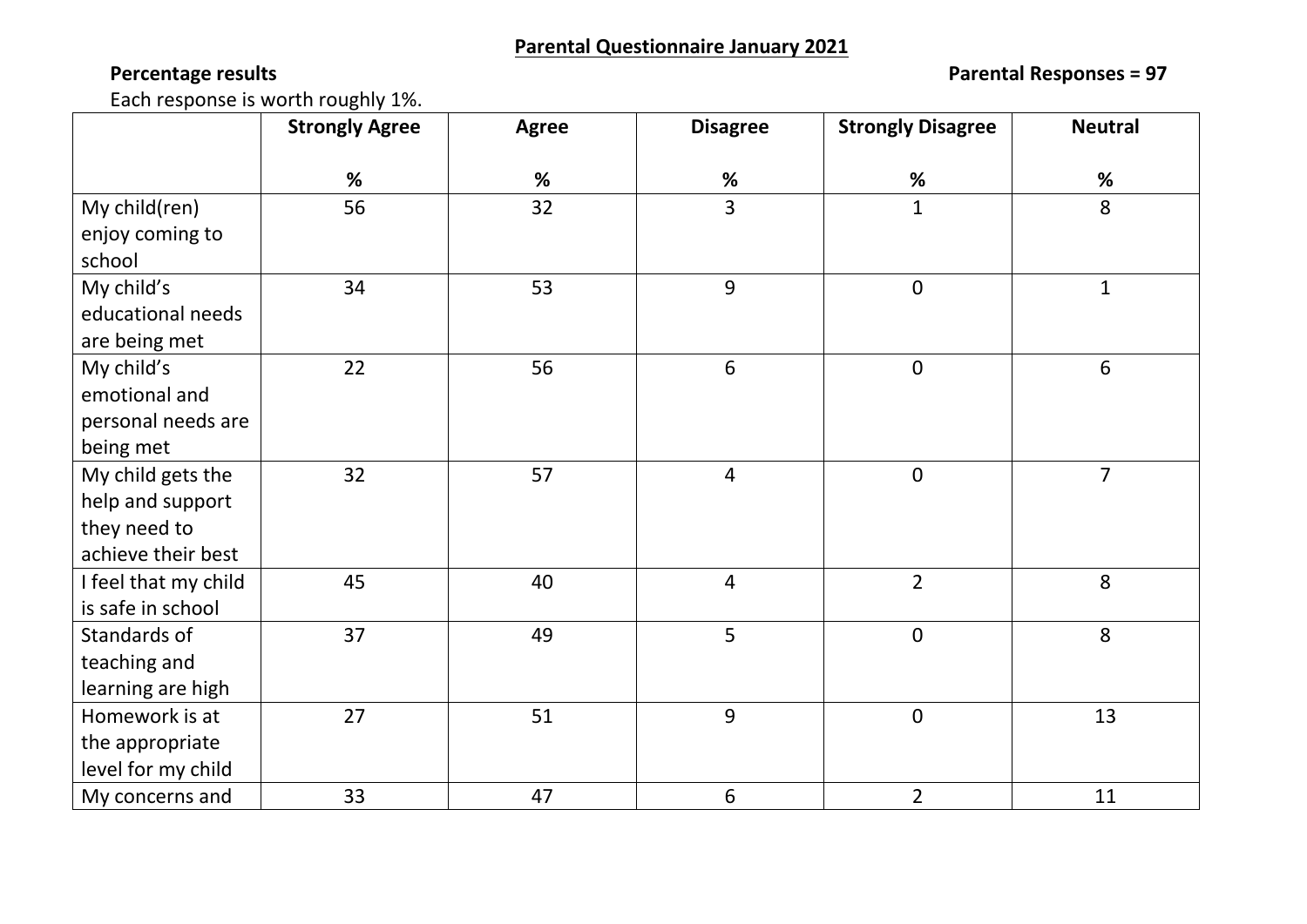| comments are<br>listened to and |    |    |                 |                |    |
|---------------------------------|----|----|-----------------|----------------|----|
| acted upon by staff             |    |    |                 |                |    |
| I am well informed              | 32 | 49 | $\overline{4}$  | $\overline{3}$ | 11 |
| about the progress              |    |    |                 |                |    |
| my child is making              |    |    |                 |                |    |
| I am well informed              | 26 | 53 | $6\phantom{1}6$ | $\overline{2}$ | 13 |
| about the                       |    |    |                 |                |    |
| curriculum and                  |    |    |                 |                |    |
| other activities in             |    |    |                 |                |    |
| school                          |    |    |                 |                |    |
| The school is well              | 35 | 51 | $\mathbf{1}$    | $\mathbf{1}$   | 12 |
| led and managed                 |    |    |                 |                |    |
| The staff of the                | 37 | 51 | $\overline{4}$  | $\pmb{0}$      | 8  |
| school are                      |    |    |                 |                |    |
| committed to                    |    |    |                 |                |    |
| providing the best              |    |    |                 |                |    |
| for the children in             |    |    |                 |                |    |
| their care                      |    |    |                 |                |    |
| I understand St                 | 23 | 48 | 9               | $\mathbf{1}$   | 19 |
| <b>James Primary</b>            |    |    |                 |                |    |
| <b>School Governors'</b>        |    |    |                 |                |    |
| functions and the               |    |    |                 |                |    |
| active role they                |    |    |                 |                |    |
| play in school life             |    |    |                 |                |    |
| I am happy with                 | 33 | 40 | $\overline{7}$  | 5 <sup>1</sup> | 13 |
| the remote                      |    |    |                 |                |    |
| learning that is in             |    |    |                 |                |    |
| place                           |    |    |                 |                |    |
|                                 |    |    |                 |                |    |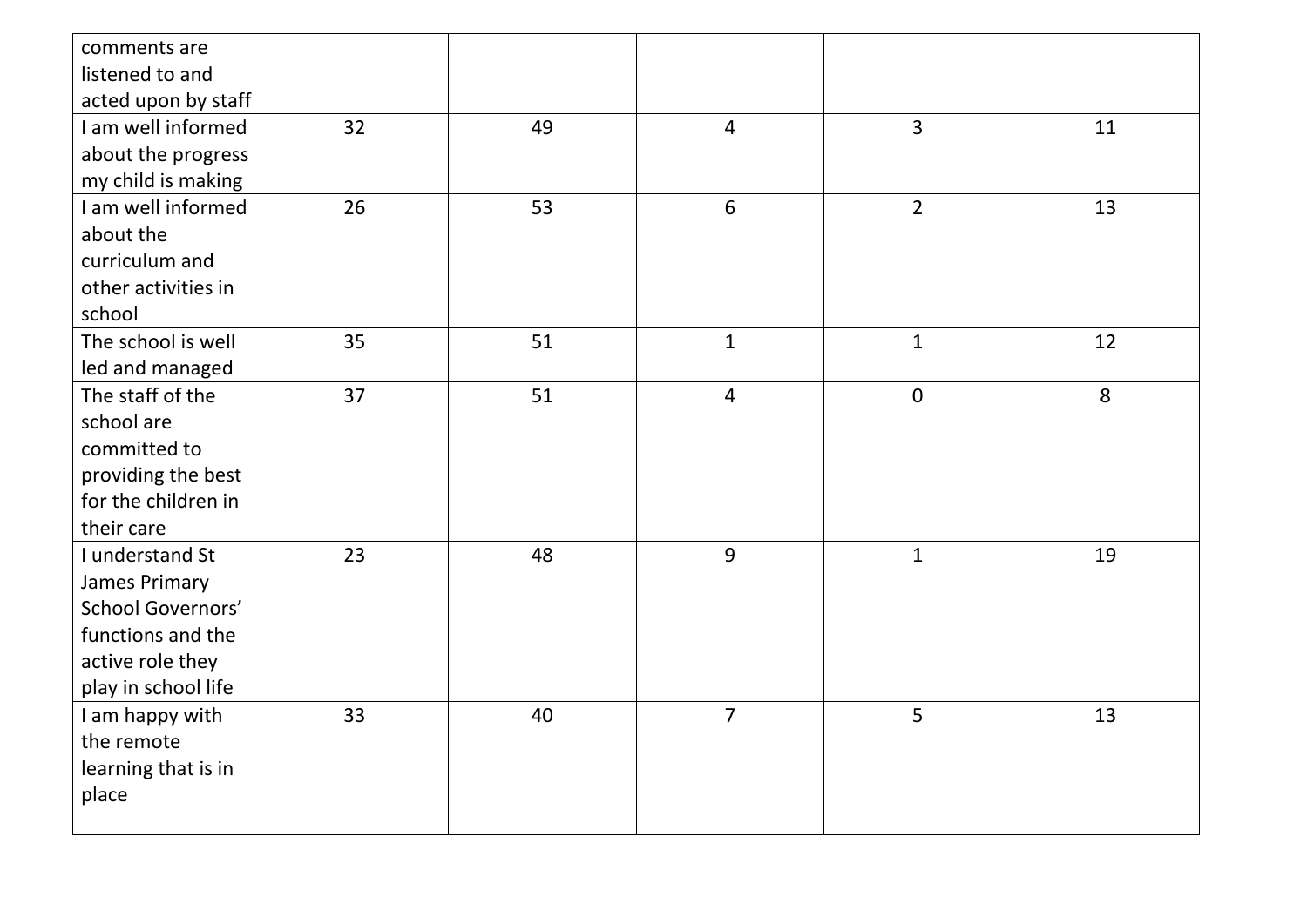| One thing I have   | The support from her teacher during these crazy times and how much she has learnt.                                                    |  |  |
|--------------------|---------------------------------------------------------------------------------------------------------------------------------------|--|--|
| particularly likes | The kids been back at school the safety measures put in place.                                                                        |  |  |
|                    | The updated emails about everything.                                                                                                  |  |  |
| this year          | The commitment of the staff to deliver lessons in such difficult circumstances, face to face and online.                              |  |  |
|                    | Being kept informed and involved in my child's education and development at school. It's been such a difficult year and before she    |  |  |
| Comments           | started I was worried that due to the pandemic it might be difficult to contact teachers, get information and feel informed due to    |  |  |
| included:          | having to keep distance but this has not been the case at all. I can see how hard all the teachers and support staff are working to   |  |  |
|                    | ensure our children's education continues at a high standard and I think the work they have done and continue to do is wonderful.     |  |  |
|                    | Thank you all so much.                                                                                                                |  |  |
|                    | The interaction with teacher whilst children have been off due to covid-19.                                                           |  |  |
|                    | Communication between school and home during a difficult year via Text, email and Dojo.                                               |  |  |
|                    | The use of technology through teams have really helped!                                                                               |  |  |
|                    | Communication and commitment of teachers.                                                                                             |  |  |
|                    | The support given to my child by his teacher throughout home schooling and whilst attending school during lockdown.                   |  |  |
|                    | The efforts by teachers at personal follow up and ensuring pupils are able to learn as best as could in the circumstances of the      |  |  |
|                    | pandemic. That is an extra effort.                                                                                                    |  |  |
|                    | I am really happy that children have a contact with a teacher, on the live lessons or through class dojo.                             |  |  |
|                    | The school trying to keep the children safe.                                                                                          |  |  |
|                    | The teachers are continuing to provide excellent lessons both in class and through home learning.                                     |  |  |
|                    | Teachers going out their way to deliver home learning packs for children during a difficult time.                                     |  |  |
|                    | Staff always ready for help.                                                                                                          |  |  |
|                    | Nursery increased my daughter's confidence.                                                                                           |  |  |
|                    | Quality of remote learning and care teachers take over children while learning at home.                                               |  |  |
|                    | Seeing my child enjoy and engage in lessons.                                                                                          |  |  |
|                    | Teaching done by the teachers and not left to the parents.                                                                            |  |  |
|                    | The school's communication during the pandemic has been excellent! It has also beneficial to have class dojo to communicate with      |  |  |
|                    | teachers directly.                                                                                                                    |  |  |
|                    | Even school are closed still school supports children in giving education from home.                                                  |  |  |
|                    | I liked how the school have provided sound education during isolation and school closures.                                            |  |  |
|                    | Teachers telling me how good my child is getting on.                                                                                  |  |  |
|                    | My little one has completed his first term in school and he has thoroughly enjoyed every part of it. Through the pandemic the school  |  |  |
|                    | have had to adapt quickly, and I commend all of the team, particularly in the fast response to providing great quality home learning. |  |  |
|                    | My child's progress in her learning.                                                                                                  |  |  |
|                    | That I still have contact with the school even though my son isn't there at the moment.                                               |  |  |
|                    | The high level and effort gone into home schooling!                                                                                   |  |  |
|                    | Teachers have gone above and beyond to help the children maintain stability during this unprecedented time.                           |  |  |
|                    |                                                                                                                                       |  |  |
|                    |                                                                                                                                       |  |  |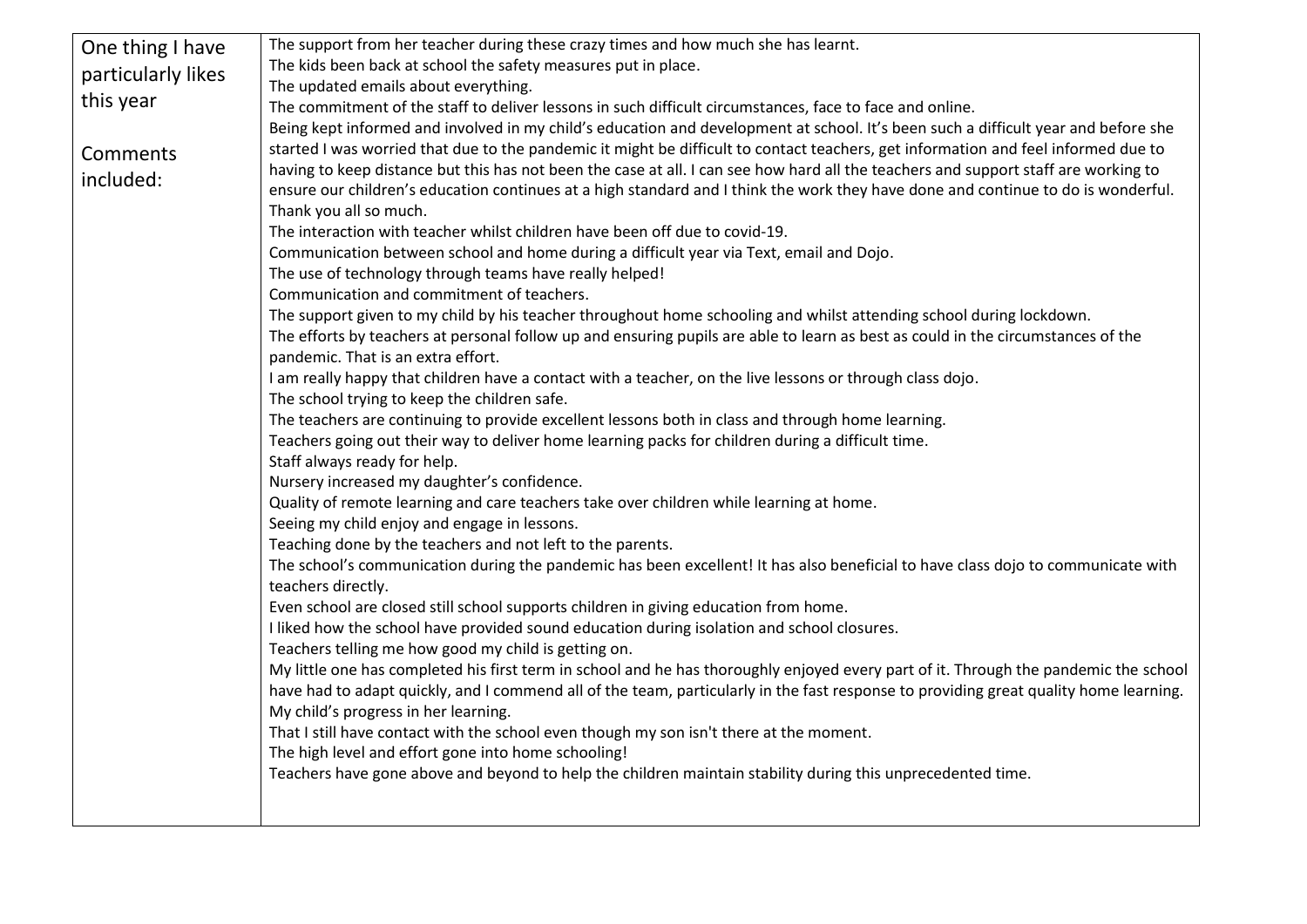| One thing I believe | I would like to know the days they read and get a new book, or does this day just change and depends when they get chance In the                                        |
|---------------------|-------------------------------------------------------------------------------------------------------------------------------------------------------------------------|
| could be improved   | week?                                                                                                                                                                   |
| next year           | The teams because it doesn't really work at all I would rather have paper work then online learning because it can cause frustration                                    |
|                     | Micro soft teams young children are spending way too much time on the computers work needs to be 50/50 half paper half                                                  |
|                     | computer                                                                                                                                                                |
| Comments            | The parents at a particular gate at school behaviour really needs to be monitored they are fowl mouthed, do not stick to social                                         |
| included:           | distancing and the smoking is disgusting.                                                                                                                               |
|                     | Extra after school clubs                                                                                                                                                |
|                     | Children to be back at school and in an environment where they can learn properly I know its not the schools fault that lockdown                                        |
|                     | happened but our children only learn properly at school and are missing a proper education. Please open the schools remote                                              |
|                     | learning is hard when u have multiple children the children need their teachers in school with them.                                                                    |
|                     | More reading and spelling and doing his English and homework.                                                                                                           |
|                     | More support for children who are behind, help in finding ways that both school and parents can use to best support the individual                                      |
|                     | child that is behind their peer's.                                                                                                                                      |
|                     | More photos/updates of what children are doing in school.<br>Take into consideration that working parents will struggle with the amount of home learning how the school |
|                     | Work could be set to challenge the children more.                                                                                                                       |
|                     | More access to support for help where our children can catch up with education missed due to Covid-19.                                                                  |
|                     | The outdoor space could be improved.                                                                                                                                    |
|                     | Better online and off line work                                                                                                                                         |
|                     | Spread awareness of bullying.                                                                                                                                           |
|                     | Less pressure on parents to be teachers. This whole year has been a nightmare.                                                                                          |
|                     | Talk more about my child's progress and what she needs help with more.                                                                                                  |
|                     | Providing after school clubs facilities which will support working parents but also children.                                                                           |
| Additional          | The effort the staff make and the care they show the children is second to none, I am pleased that I chose St James' for my children.                                   |
|                     | Keep up the hard work we appreciate all you have done during these unusual times to keep the children safe and happy during                                             |
| comments            | COVID.                                                                                                                                                                  |
|                     | I would like to thank all the teachers for their hard work & commitment over the last year due to covid restrictions.                                                   |
| Comments            | I am not a teacher so can not help to my fullest when on remote learning                                                                                                |
| included:           | I would like to thank all the teachers for their hard work during this time. I know it can't be easy and guessing you have to deal with a                               |
|                     | lot of abuse and moaning from parents. Keep up the hard work.                                                                                                           |
|                     | I understand these are trying times for all staff, pupils and parents.                                                                                                  |
|                     | St James is a fantastic school and the teachers did a fantastic job teaching my children were able to read within the first half term of                                |
|                     | being in school from reception as my children didn't attend nursery. They all miss school so much and can't wait to go back. A safe                                     |
|                     | and friendly and trustworthy school.10/10.                                                                                                                              |
|                     | Just keep doing what is best for the children with they learning.                                                                                                       |
|                     | I would just like to say a huge thank you to all the staff at St James for all their hard work not just throughout the pandemic but                                     |
|                     | always!! As parents we are so grateful and can't thank you all enough.                                                                                                  |